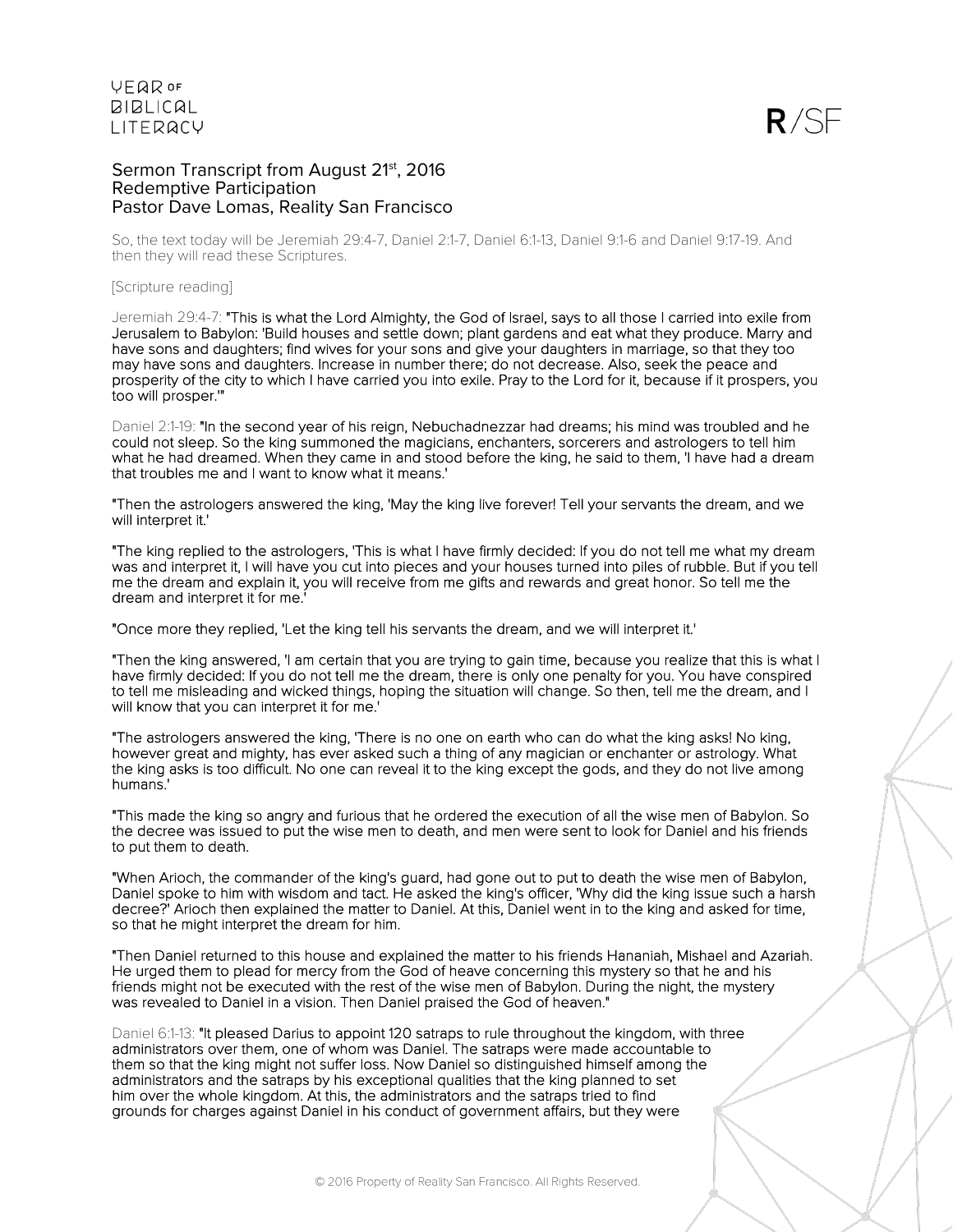

unable to do so. They could find no corruption in him, because he was trustworthy and neither corrupt nor negligent. Finally these men said, 'We will never find any basis for charges against this man Daniel unless it has something to do with the law of his God.'

"So these administrators and satraps went as a group to the king and said: 'May King Darius live forever! The royal administrators, prefects, satraps, advisers and governors have all agreed that the king should issue an edict and enforce the decree that anyone who prays to any god or human being during the next thirty days, except to you, Your Majesty, shall be thrown into the lions' den. Now, Your Majesty, issue the decree and put it in writing so that it cannot be altered–in accordance with the law of the Medes and Persians, which cannot be repealed.' So King Darius put the decree in writing.

"Now when Daniel learned that the decree had been published, he went home to his upstairs room where the windows opened toward Jerusalem. Three times a day he got down on his knees and prayed, giving thanks to his God, just as he had done before. Then these men went as a group and found Daniel praying and asking God for help. So they went to the king and spoke to him about his royal decree: 'Did you not publish a decree that during the next thirty days anyone who prays to any god or human being except to you, Your Majesty, would be thrown into the lions' den?'

"The king answered, 'The decree stands–in accordance with the law of the Medes and Persians, which cannot be repealed.'

"Then they said to the king, 'Daniel, who is one of the exiles from Judah, pays no attention to you, Your Majesty, or to the decree you put in writing. He still prays three times a day.'"

Daniel 9:1-6: "In the first year of Darius son of Xerxes (a Mede by descent), who was made ruler over the Babylonian kingdom–in the first year of his reign, I, Daniel, understood from the Scriptures, according to the word of the Lord given to Jeremiah the prophet, that the desolation of Jerusalem would last seventy years. So I turned to the Lord God and pleaded with him in prayer and petition, in fasting, and in sackcloth and ashes.

"I prayed to the Lord my God and confessed:

"'Lord, the great and awesome God, who keeps his covenant of love with those who love him and keep his commandments, we have sinned and done wrong. We have been wicked and have rebelled; we have turned away from your commands and laws. We have not listened to your servants the prophets, who spoke in your name to our kings, our princes and our ancestors, and to all the people of the land.'"

Daniel 9:17-19: "'Now, our God, hear the prayers and petitions of your servant. For your sake, Lord, look with favor on your desolate sanctuary. Give ear, our God, and hear; open your eyes and see the desolation of the city that bears your Name. We do not make requests of you because we are righteous, but because of your great mercy. Lord, listen! Lord, forgive! Lord, hear and act! For your sake, my God, do not delay, because your city and your people bear your Name.'"

This is the Word of the Lord. Thanks be to God.

#### [End scripture reading]

Thank you. That is the Word of the Lord. I hope that you noticed a thread through the reading if you were paying attention. I know you were. The thread of prayer. The thread of Jeremiah sending word to Babylon. "Seek the peace of the city. Pray for the city. Pray for peace." And Daniel's entire life, all of it being one of prayer. When things happen, he goes to his friends and prays. When there's a law against praying, he prays. At the end of his life, he reads Jeremiah and it leads him to pray again. That's the Word of the Lord.

#### Let's pray.

Lord, as we look at the Scriptures this morning, we ask for divine revelation, we ask that our hearts would burn within us, that we would be changed from the inside out, that the things that we do and the practice of listening to Scriptures and responding to Scriptures as Daniel did in Daniel 9 would form us into Your people, would remove from us the things that bind us, that hold us from being Your ambassadors in this city and would free us to live into our calling as people loyal to Jesus Christ in San Francisco. Teach us how to do that. Show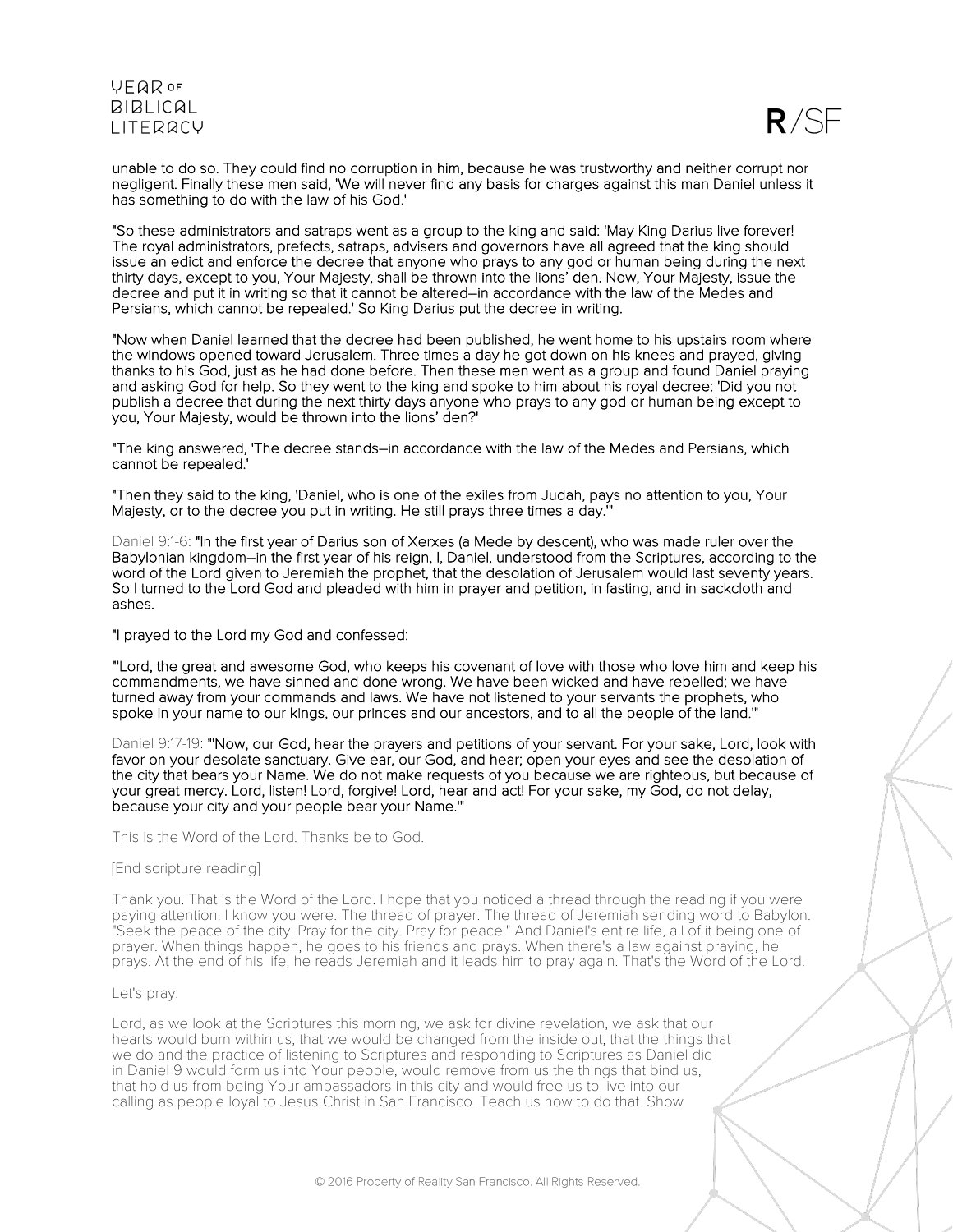

us ways. Inspire us this morning. We need it, Lord.

A lot of us have come in here just so beat from a week. Just one week. From last communion to this communion we're just so beat up by work and life and tragedy and heartbreak and a lot of us even beat up by success. It's gone to our heads and we think that we are what people say about us and it's destroying us, God. So, we need a reorientation today of all of our loves towards You, God. So, give us that, we pray, in Jesus' name, amen.

Amen. What gave Daniel the strength and the vision and the fortitude and the resolve and the resilience – as we read just a swath of Daniel and some of Jeremiah – to live in Babylon as a faithful witness to God? And, this is another thing about Daniel too, he was a good citizen of Babylon. So, he was a faithful witness to God as a good citizen of Babylon over a lifetime. How do you do that? Daniel lived in exile. My point over the course of this series has been we live in exile and we should learn and can learn from Daniel's life how to live in exile.

So, what does that mean? I mean, we've been saying that for the last few weeks. We also live in exile. But, what does that really mean? I'm going to do a little theology here. So, just take notes. Don't tune out. Just pay attention, take notes and hopefully you'll understand this. There are two major movements in the Old Testament as it pertains to the life in the land. Some scholars argue three. I'll just break it down as two. It's easier and easier to understand. There's promised land and exile. Promised land and exile. As it pertains to Israel and the land and how the people of God lived in land, there were two main movements. Promised land and exile.

The promised land paradigm is basically the exodus movement. It starts in the exodus and it goes to and through to the period of the kings. It starts when the children of Israel are in bondage to Egypt and God punishes Egypt. With a mighty hand and with an outstretched arm, He delivers His people while crushing Egypt the enemy. Egypt is the bad guy; Israel is the good guy. Very clear and cut.

God then leads His people into the land of milk and honey; into the promised land. On the way to the promised land, God gives them victories over their enemies. He also creates a nation out of Israel. Israel actually becomes a nation. He gives them law and order. He gives them an economy. He gives them rules of farming and how they are to keep their land and how they are to interact and how to live and relate as a nation. Israel is then moving toward being a dominant culture. They're moving toward being, literally, a dominant culture. They dominate in the promised land for the purpose of being a light to the nations to show what God is like.

So, they finally get to Jerusalem. They have a king, they build a temple and a palace and they are a legitimate nation. But then, due to their unfaithfulness, there's a dramatic shift with their life in the land. It completely changes. It goes into the exile paradigm. Do to Israel's disobedience for generations, they are taken into exile. The temple is destroyed, people are captured, the majority of Israel is made to live under the rule of another nation. No longer to they rule themselves under God. No longer does the king of Israel represent God and is supposed to rule the nation rightly. Another dominant culture rules them. The way of life and the way of law and the way that they were to treat the land is now vastly different because they don't live in the promised land anymore. They are strangers in a strange land. That's what exile means.

They lived in exile and it changed the way they lived dramatically. Jeremiah wrote a letter in Jeremiah 29. He wrote a letter to the exiles giving them divine instructions on how they are to live life being faithful to God as exilic people. Jeremiah writes a letter saying, "This is how you are to live in Babylon and you are to live this way until God restores all things; until heaven and earth is restored. Until the great day of the Lord comes, this is how you are to live."

So, what's my point in saying all of that theological, Old Testament stuff? The book of Daniel won't have formative power in our lives unless we come to grips with the reality that we live as exiles and not in the promised land. I think most of us think that we live in promised land. And this is not as easy as you think to live in exile versus living in the promised land. The promised land paradigm has been deeply formative to our nation. It actually still very much is deeply formative in our nation. This paradigm is about people who left where they were from – and this is not everyone, but a large majority of people that make up America – around the world to come to this nation for the promised opportunity of a better life.

Again, that's not everyone. Some people were forced here against their will. But, a giant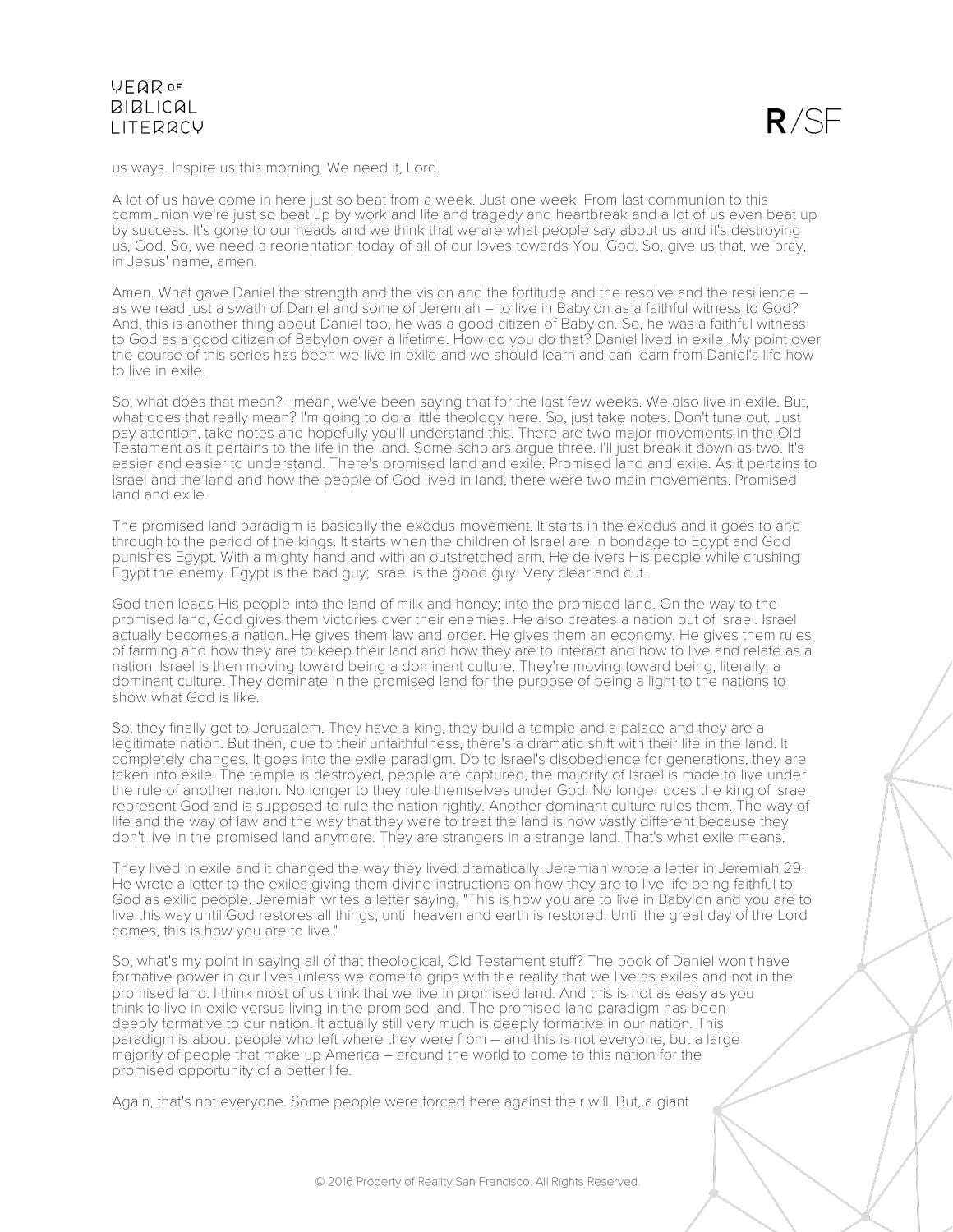

majority of people moved to this country for the promise of better opportunity. Under our nation's ideology, God is the one who is the giver of the blessing of our nation. "God bless America," we say. And, in promised land thinking, we believe in the myth of progress that we will have a better life. We believe in technology. We'll make a better future. No questions asked. So, under the promised land, we want progress no matter who is to be enslaved during our progress, no matter what we do with our environment on the way to progress, no matter how we treat animals on the way to progress. We just want progress. It doesn't matter.

So, we gentrify cities and we build better homes and better cars and we move to the suburbs or we move to the city if we can have the life we want in the city; if we can afford it anyway. In the promised land world, under the promised land ideology, we try to create a perfect world to live in. We want a perfect world. We want to live in a subculture that keeps me safe from harm and people that might kill my vibe or something or bum me out or ruin a perfect life for my kids. We want to move from that. The filth in our city makes us sick. And it doesn't make us sick because it makes God sick or breaks God's heart, it makes us sick because it bums us out. We just smell the smells and we're like, "This really bums me out. I just don't like the smell and I want it to smell better. I'm going to live in a better neighborhood with parking because I'm tired of just walking everywhere. I want to live with cleaner streets. I want walkable coffee places where I live. I don't want my street too loud, but I want it kind of full of life and I want the sun to come out in the summer. I want..."

And we slip into promised land thinking. "I live in the promised land. I deserve the best life."

But, what we said last week and what I want to reiterate is this is not the promised land and this is not the Kingdom of God. If you are a follower of Jesus, if you're a Christian, you are in exile. You are here from another, better country to bring shalom of that better country to bear on this one. Jeremiah puts it like this: "Seek the peace and prosperity of the city to which I have carried you into exile. Pray to the Lord for it, for in its peace, you will find peace."

This is a – and I don't want you to miss how big of a movement this is in God's story. This is huge. This is probably the way the people of God, after Jeremiah 29, are to live, period, until Jesus comes back and renews all things. He says to people like Daniel living in Babylon, "You are not in the promised land anymore. You are in exile and I put you there and I want you to seek the shalom of that city. I want you to pray for that city. I want you to be so bound up with this city that when you pray for the city's shalom or peace, if that city starts to have shalom, you will have shalom. But, if the city doesn't have shalom, you won't have shalom. You're going to bind yourself so deeply to this city that the problems of this city are going to be your problems and you will have to do something about it."

Exile living is a completely different way of living. It's a completely different way of thinking about life. It demands something of God's people that's completely unlike promised land vision. Exiled people know they don't live in the promised land and they are not promised a perfect life here on earth. Exilic people go, "I'm not promised perfection here on this earth."

Exile people live for something else and they exist for something else. Exilic people know, "We live in a world of tremendous need and where we're meant to be a representative of a different kind of life to that need. We represent a different set of hopes to our world. We represent a different vision of what it means to be human with a different capacity to love our city."

When we live with that understanding and meet the person that's hard to love in our neighborhood or at work or on the street, or we face the impossible situation in our city that is causing so much heartache and violence, we don't think, "I have to get out of here. This city is going to crap. It's just horrible."

We don't think that. Because we're exilic people, when we see brokenness, we at that moment realize, "It is to this very thing that I have been called. I'm exactly where I'm supposed to be. I'm supposed to show up to love in unexpected ways with wisdom and hope that's not of this world. I'm meant to be here. So, the brokenness of this city, I'm meant to be here. I'm not supposed to go and create this subculture of whatever in the mountains somewhere. I'm supposed to be right in the very middle of it bringing to bear the kingdom on this place."

Exile paradigm versus the promised land paradigm is so important to understand. We have been calling this exilic way of life "being a creative minority." Here's the definition for what that means: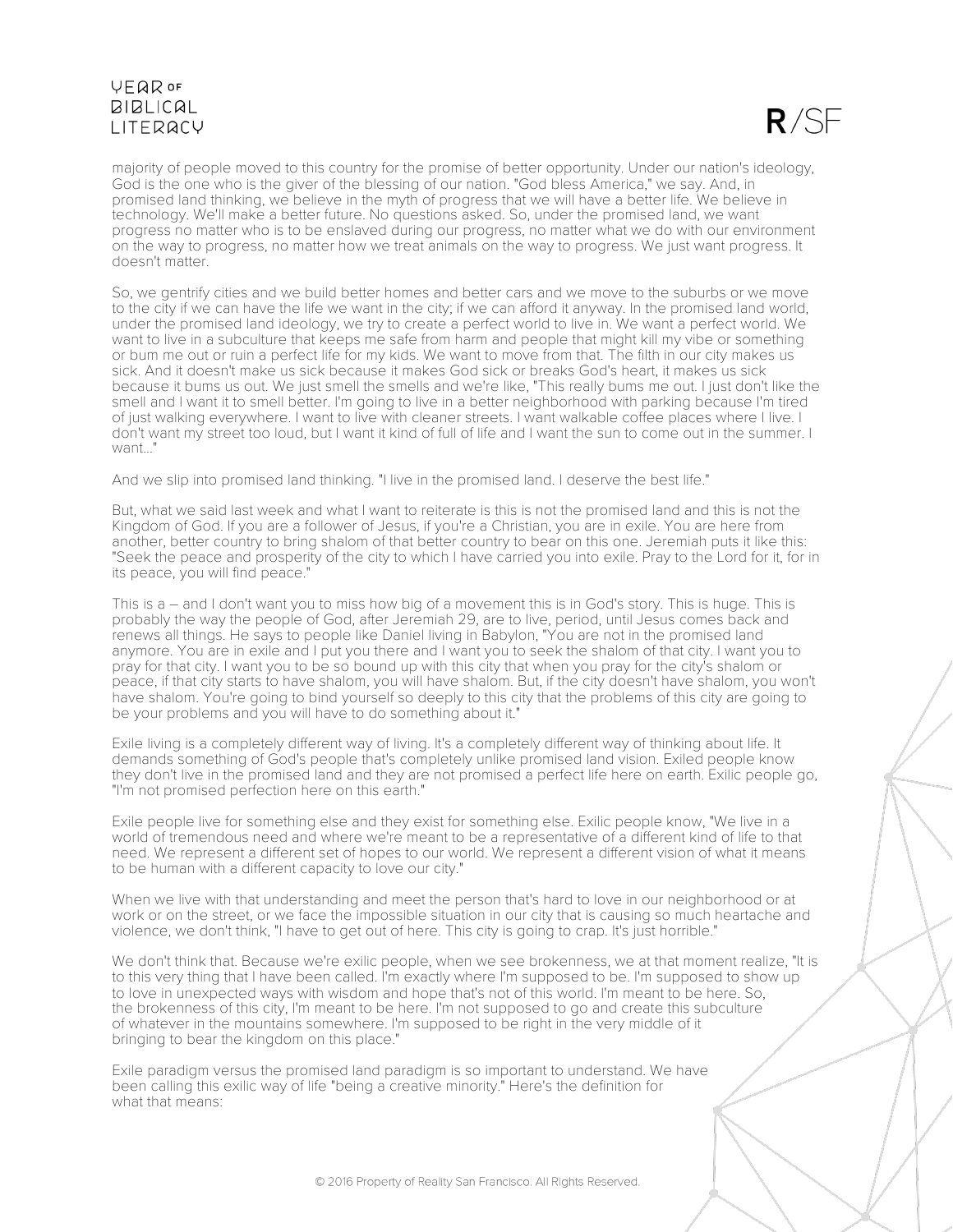$R/SE$ 

"A creative minority is a Christian community in a web of stubbornly loyal relationships knotted together in a living network of persons in a complex and challenging cultural setting..." – that's exile – "...who are committed to practicing the way of Jesus together for the renewal of the world."

It's this kind of vision that goes, "I need my community and we need to be completely loyal to practice the way of Jesus together in this very, very exilic, complex, challenging cultural setting that is San Francisco because we represent a better country that's hoping that that breaks into our city.

And we're learning from Daniel's life what this looks like. So, specifically today, I want to answer this question – or try to answer this question. I don't know if I will, but I'll try. How did Daniel redemptively participate as a citizen of Babylon? How did he redemptively participate as a citizen of Babylon? What did he do? That's the question that I want to answer with the remainder of our time this morning. What did it look like for Daniel to seek the shalom of Babylon, as Jeremiah wrote to him and to them?

Well first, the first redemptive participation has to be rooted in non-participation for the life of an exile. I said this last week. I must repeat it. It bears repeating. You have to hear this. You have to know this. Our redemptive participation has to be rooted in non-participation for the life of an exile. What I mean by this is what we talked about last week with the three friends quietly not participating in the civic worship of Babylon. This is Daniel asking not to eat from the king's table in Daniel 1. This is Daniel in Daniel 6, as we read today, praying to God with his face towards Jerusalem three times a day even though it was against the law. We can't redemptively participate in our culture until we know the points where we must draw the line in non-participation. We have to go, "I'm going to root myself in practices of ways I don't participate in the culture, and only then can I have the perspective of how I actually engage in this culture.

Another way of saying it – a way better way of saying it – from a book that I quoted last week, "Artists, Citizens, Philosophers: Seeking the Peace of the City," he says this:

"Intentional disengagement from the dominant culture is the necessary precondition for a meaningful engagement of that same dominant culture."

So, intentional disengagement from the dominant culture. Our dominant culture is, I would say, American individualism. We have to disengage from that culture. That's a necessary precondition for meaningful engagement in that same dominant culture. If we were to engage in the dominant culture which is American individualism, if we're to bring peace here, we must start with ways that we will not participate or how we'll disengage from this culture. And this has everything to do, guys – to be your pastor right now – with fidelity and piety. This has everything to do with holiness. That's the biblical word for it. Of being holy. As people whose loyalty lies with Jesus Christ, we will not – and we must say this with our mouths and with our lives. We will not participate in the way our culture uses sex, money and power.

Last week, when I said that the three friends politely and quietly practiced non-participation, this is what I was talking about. They said with their lives, "We will not participate in our culture's idols or our culture's gods or what our culture worships."

And what we will find when we don't participate is that our non-participation will give us a more powerful life and voice to redemptively participate. I can't stress that enough. When we non-participate, when we disengage, it gives us power and prophetic unction and prophetic power and prophetic voice to speak into the culture. Most of us lack the power for meaningful engagement in our culture because we don't really know what separates us from the city. We don't know. If I was to say, "Sir, what separates you from the city?"

We have been colonized by our culture and, therefore, we are not a prophetic voice anymore. There is nothing that makes us strange, that causes people to question or ask questions about our lives. There's nothing anymore. What do you do that's different? What do you believe that's different? I think we have to start where the early Church started in Rome. That was a place very much like America; the dominant culture.

The early Church used power, money and sex differently than everyone else did. This is the way the early Church subverted Rome. It's what gave them cultural traction and cultural teeth to speak powerfully and prophetically into their culture. And Daniel lived this very peculiar life inside the walls and the halls of power in Babylon for most of his life. He saw three different kings and two different kingdoms come through Babylon under the rule of King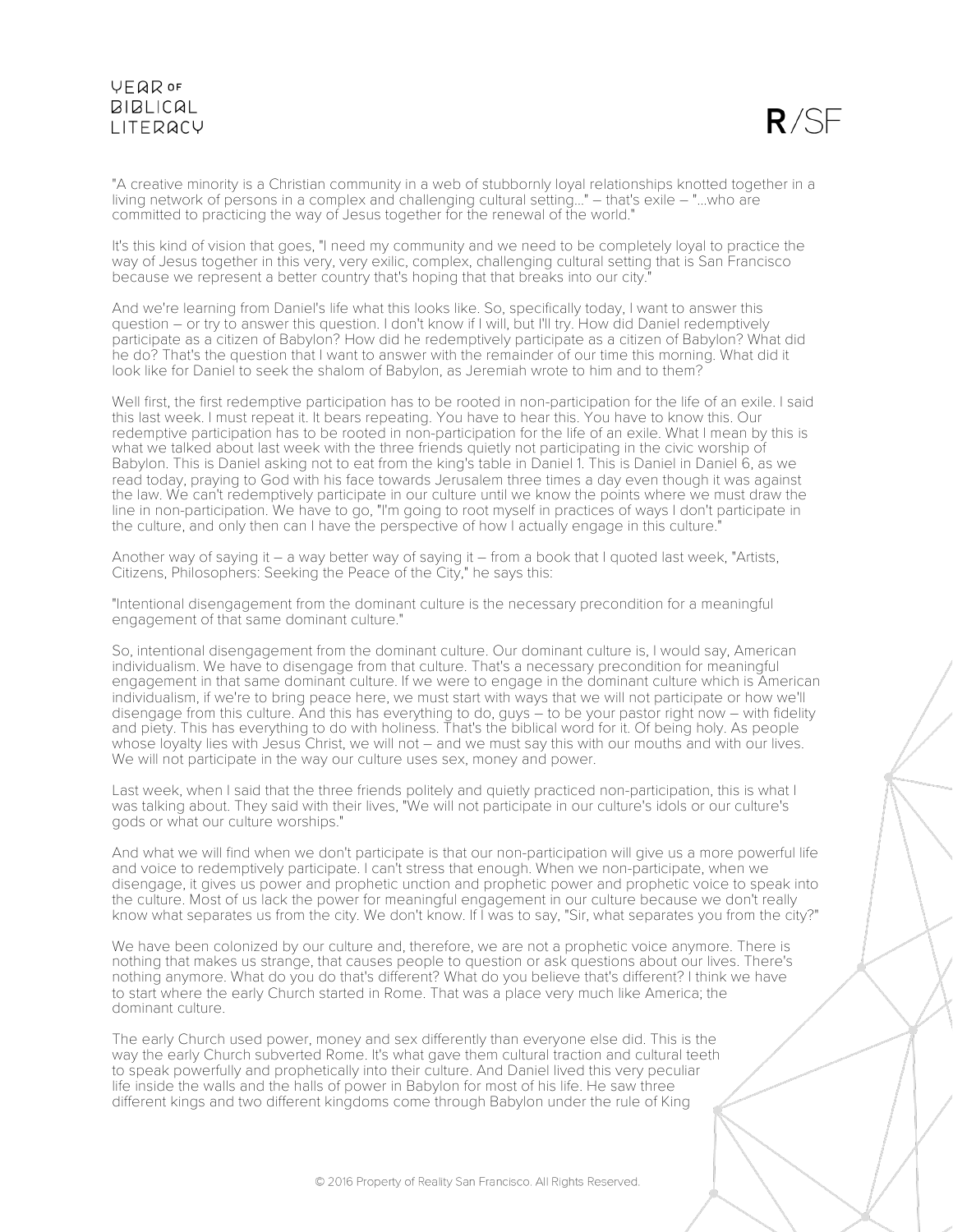

Darius, as we read in chapter 6.

We see that Daniel had such a practiced faithfulness to God that the only way to accuse Daniel and try to destroy Daniel's life was if they tried to make Daniel's faithfulness illegal. They're like, "How do we nail this guy? He's above reproach. There's nothing he does. The way he treats people, what he does in his free time, how he manages his money, how he treats the opposite sex, how he treats the same sex. Nothing. We've gone through everything and there's nothing we can accuse him with. The only thing we can accuse him with is worshiping Yahweh. That's it. So, how about we do this: we make worshiping Yahweh illegal. And then we know there's no way he's going to not worship God. There's no way. He's going to show up to pray. And when we do, that's when we'll get him. That's when he'll break the law."

I mean, can you think of that? Like, someone combing through your life and going, "The only thing that we find in them is that they love Jesus."

I mean, we kind of laugh but like, "Oh, yeah. No. They would easily find stuff. I mean, just look at my Facebook. They'd find stuff really fast. Like, the last week on my timeline."

But, that's kind of it. That's kind of us. We kind of live that way. Daniel didn't. Daniel didn't live this way. I mean, he lived a life that was literally set apart, that was holy, inside the halls of power. So, the end of point one is non-participation. Like, that's point one. That's important. Non-participation's important.

But, another way Daniel lived into redemptive participation was by living a practiced way of life. This is, again, really important. He lived under a rule of life that included fixed-hour prayer. He lived under a rule of life that included fixed-hour prayer. He turned to God three times a day in prayer his whole life so he can fix his mind and heart and his intentions on God. Every day his whole life until he was in his 70s, every day, three times a day so that he can fix his mind and his heart and his intentions on God.

It says in Daniel 6:10, "Now when Daniel learned that the decree had been published," - when Daniel learned that it was illegal to pray to any god unless you prayed through Darius, he went home, upstairs, opened his windows toward Jerusalem, bowed down and prayed to God. As soon as he heard it was signed he was like, "Oh, it's signed? Alright. I know what I've got to do."

He just goes and he kneels down and he prays. And he opens his windows toward Jerusalem. Why? When Israel lived in exile, they were to direct their hearts and minds and bodies towards Jerusalem, lest they forget Jerusalem. They were not to forget Jerusalem. This was to orient them towards a kingdom coming and a kingdom promised. "There is a kingdom coming and there is a kingdom promised and I'm going to orient my physical body that way."

We, as followers of Jesus, are told and taught the same thing by Jesus. Jesus says, "Seek first the Kingdom of God and His righteousness."

Seek first the Kingdom. Like, orient all of your heart and all of your mind and all of your actions towards the Kingdom of God. Orient yourself. And I would say orient yourself three times a day. You're like, "That's religious."

Get over it. Whatever. I don't care. Like, how is your formula working? "I'm just going to, whenever I feel like praying, I'm going to pray."

How's that working for you? It's not. Let me tell you. It's not. When every single day you wake up like, "I'm orienting my heart."

Jesus taught us to pray. "When you pray, pray like this: Our Father in heaven."

Who is God? He's my Father. And where is He? In heaven. I'm orienting my heart there. And then it says, "And then pray this."

See, we always start with our prayer requests first. But, no, no. "Our Father in heaven, holy is Your name. Hallowed be Your name. Your Kingdom come, Your will be done on earth as it is in heaven."

What is that? I'm orienting my heart towards Jerusalem. I'm orienting my heart towards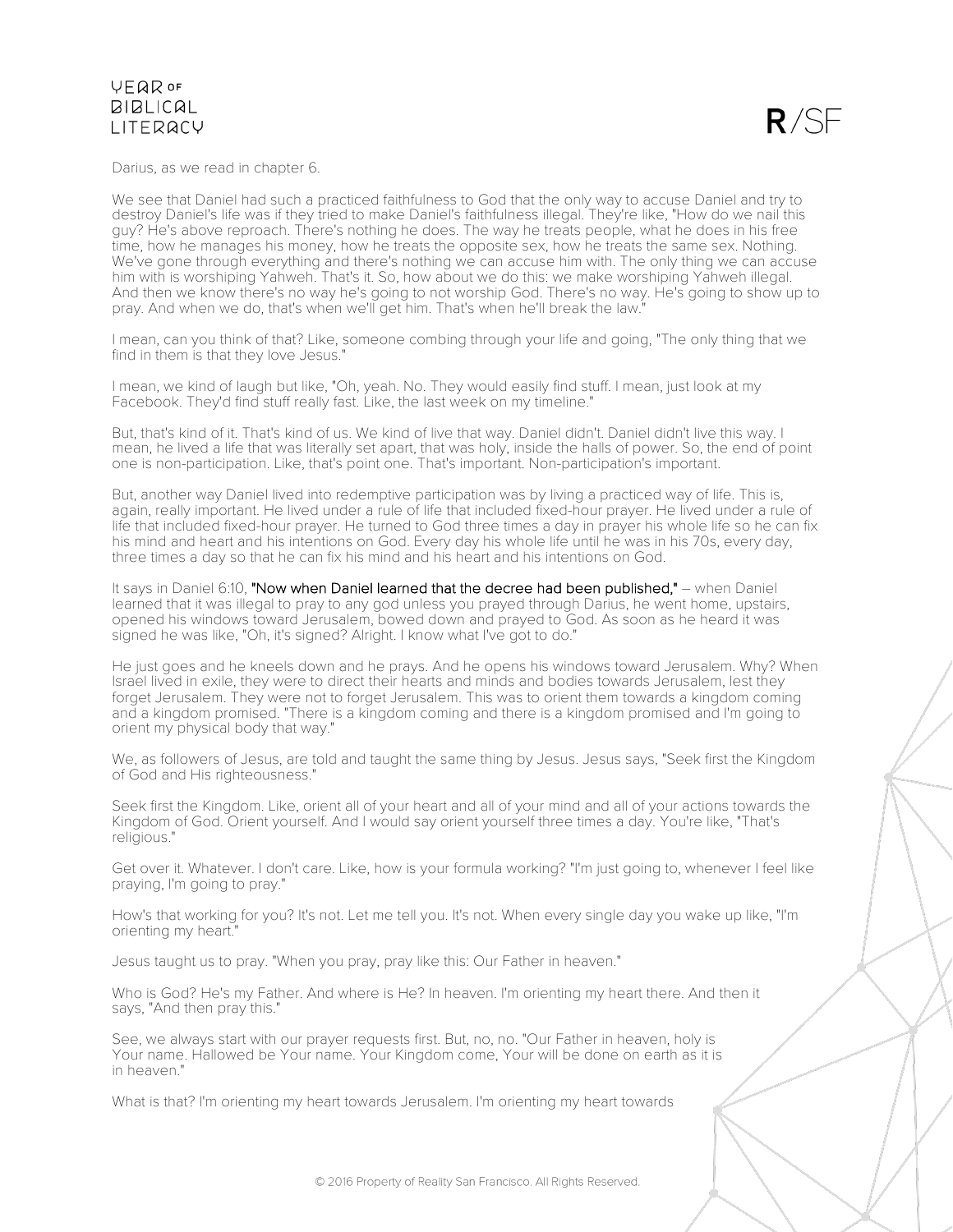$R/SF$ 

heaven. I'm going there. That's where I'm orienting. All of my mind and my heart and my actions, I am orienting it there. This is what we're called to do as Christians. To pray. To orient our minds and our hearts and our lives. This is the kind of orientation that we need, and it's not just daily. I'd say we need it three times a day, if not more times a day.

Ash and I – and I share this story because I've asked Ashley to share it, my wife, and because I've been here a million times. But, she said I can share it, so I'm going to share it. Ash and I just got back from traveling in July and we spent time in one of our favorite places on earth to get away to, Kauai, and then went to London for a prayer tour. And we lived this time very intentionally. We lived our time in the month of July with holy intent. Everything we did, every papaya we ate, we did with holy intent. I'm not joking. We would wake up in the morning and seek God together. We were reading through this book and we would spend like two to three hours every morning talking about everything. From things that God's done in the church the last seven years to even patterns we've developed in our marriage over the last twelve or thirteen years... something like that.

Patterns we've developed. And then we'd pray and then the rest of our day, everything that we did it felt like we were doing with holy intent. Like giving thanks for all. It was beautiful. And then we go to London and we wake up and we're in London for a prayer tour because we're planting a church there and we wake up and go to devotionals and our hearts would be oriented towards God and then we'd walk the streets of London and pray for the peace and the shalom and then we were ministering to the Chadicks and I saw my wife come to life. Like, I saw her alive like I've never seen. Her eyes were open and I mean like to people in the world and her place as a Christian, placed in this world by God on His mission. That sort of stuff.

And then we get home and it took eight days. Eight days of full-time work and one weekend that she worked to suck all the life out of her where she was waking up – and I say this because we've talked about it and this has been me a million times, but probably more gross because it's in ministry. Where she woke up to get through her day. She woke up for the intent of coming home from work to have a glass of wine to get to bed at a decent hour to wake up to do it all over again. Has anyone ever been there? Like, "What are you doing?"

I'm just trying to get through today. Because tonight, I need to unwind. Like, there's a great new series on Netflix. You know what I'm talking about. And I need wine and I need to unwind and that's what I need to do. And I'm living for that. Why? So I can go to bed early and wake up and do it again tomorrow. And there is no orientation. And I've been there a million times. Do you see why we need something like fixed-hour prayer to awaken our hearts to God in who we are and why we're here? We need this. We need to wake up. There was a moment when I saw it and I was kind of there too last week and, I don't know, God just did something where we were eating dinner and we looked at each other and we're like, "No. This is not why we're here. We can live like this way cheaper and with a bigger house in Bakersfield with air conditioning and a pool."

We're from there, by the way. That's why. We don't have to live here like this here. We don't have to do that. Like, that's not what we're here for. If we want to live that sort of existence, we can do it in a lot more comfortable of a place than here. That's not what we're here for. Let's awaken our hearts to why we're here again. Let's fix our heart and mind on Christ again.

But, this prayer wasn't just orienting prayer for Daniel. This was a prayer as resistance. This was prayer as resistance. This was punk rock prayer. This was like – look what it says in Daniel 10. Literally. "When Daniel learned that the decree had been published, he prayed."

"Oh, it's illegal to pray? Guess what I'm going to go do? Pray."

And I kind of feel like he swung the doors open a little harder that day, right? Like, windows, bam! Like a Disney movie or something. It was resistance. Daniel guarded his spiritual practices with tenacity and rebellion. He's like, "I will pray to my God. I will worship my God. I will be devoted to my God alone even if it's illegal."

Now, here's the thing: I wonder how easy it is for our schedule to bump off our spiritual practices. And I know at this point I'm just really drawing the knife in. You're like, "You already hurt me. What are you doing?"

I mean, for us, it doesn't even take law for us to stop praying. All it takes is some other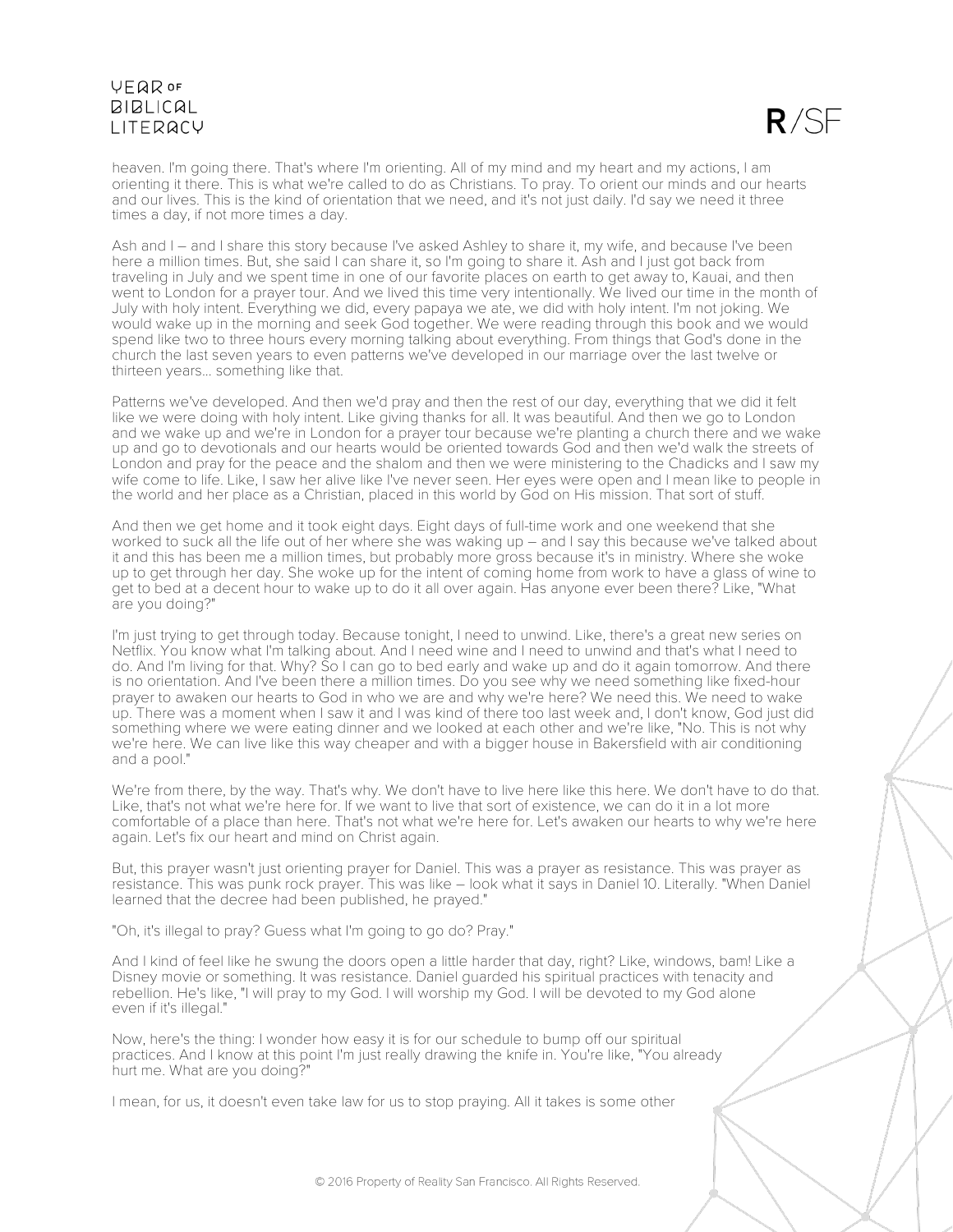

obligation. Not even against the law. Just some other obligation. We're so lame this way. Like, "I couldn't go to worship with the people of God because I 'had' this other commitment. I had to go. I had to go. I couldn't pray because I had to be at work early. I had to be there. I couldn't be generous to that missionary this year because I had to pay off debt."

What does it take? Let me say, it almost takes nothing to bump you off of spiritual practices. Nothing. It just takes you getting busy or distracted. That's it. Spiritual disciplines of prayer and Sabbath-keeping and fasting and generosity and Sunday worship are acts of resistance. They're acts of not just orientation, but resistance. And these practices are the seedbed for a life of redemptive participation in our world. We cannot participate. We will not have the backbone or the energy or the vision to participate in our world unless we have these things.

Again, from "Artists, Citizens, Philosophers," the writer says this:

"The Church is God's body in the world. It is present to bring about the well-being [shalom] of the city where it dwells. The advice of Jeremiah to pray to the Lord on behalf of the city in which it lives is not a call for passivity; to let God act while the Church watches and waits. Genuine prayer requires becoming intoxicated, consumed by God, becoming so filled with the Spirit of God that the Church can become and agent of God's action in the world. To pray genuinely to God for the welfare of the city is to yearn with all one's heart for its well-being. To pray means to weep with God when the city chooses the way of death, to pronounce judgment, to yearn for, urge, and then act with the compassion of God that the city may choose the way of life."

When you hear quiet, fixed-hour prayer or quiet non-participation, please don't hear, "Quiet complacency." That is not what I'm talking about. There are many times where what it means to be a follower of Jesus is to act and to speak up for the shalom of the city. We need more radical faithfulness, not less radical faithfulness. So, how do we then – the last point – redemptively participate as a creative minority in this city?

So, I want to give you a few different paradigms that work towards this end, and I think they're helpful. A few different paradigms. The first one is from the book I've been quoting, "Artists, Citizens, Philosophers." He encourages us to seek the peace of the city redemptively means to be philosophers, citizens and artists in our city. And this is how he explains this, and I hope this maybe just inspires something in you.

First of all, as philosophers. He says, "We have to be philosophers. We have to be people who love wisdom, especially the wisdom of God. And with wisdom, discern what is true and what is right and what is good and creatively bring that to bear on our culture."

We need philosophers in the finance industry who will bring the wisdom of God to bear on a world driven by capitalism and consumerism. And these people need to work inside capitalism and consumerism to help people see what is right and good, not just what's profitable and successful. We need philosophers in finance. But, we also need philosophers in technology. That is, thinking through not just what technology can do for us, but what technology is doing to us. What is it doing to us? Philosophers in technology that are helping people not just to think through what the public wants, but how do we become the kind of people who want the right kind of things as the public? That's the kind of philosophers we need in technology.

And he says, "We need to be philosophers, but we also need to be citizens."

As citizens, what is our role in San Francisco and how do we exercise our responsibility in seeking the good of the human community as well as the well-being of the earth? How are we good citizens here? We need to be citizens that tie our peace to the peace of the city. If the city is unrest, we're in unrest too. And we beg God for peace. And then we pray and then we get to work at making things right.

The third one he says – and this is my favorite – is artists. And I want God to call artists. We have to do all of this as artists. And what he means by that is we need to inspire a better future. I can't think of a better example of this than Martin Luther King Jr. He was a philosopher, he was a true citizen, but what he did is he did this in a way where he imagined a better world and then he spoke into our world with his beauty. He spoke into this world with beauty. So, he expressed a cultural vision in an excellent way. His letter from Birmingham Jail and his "I have a dream" speech are flat out works of art. They're works of art and they draw the heart upward. They're like, "I believe in this."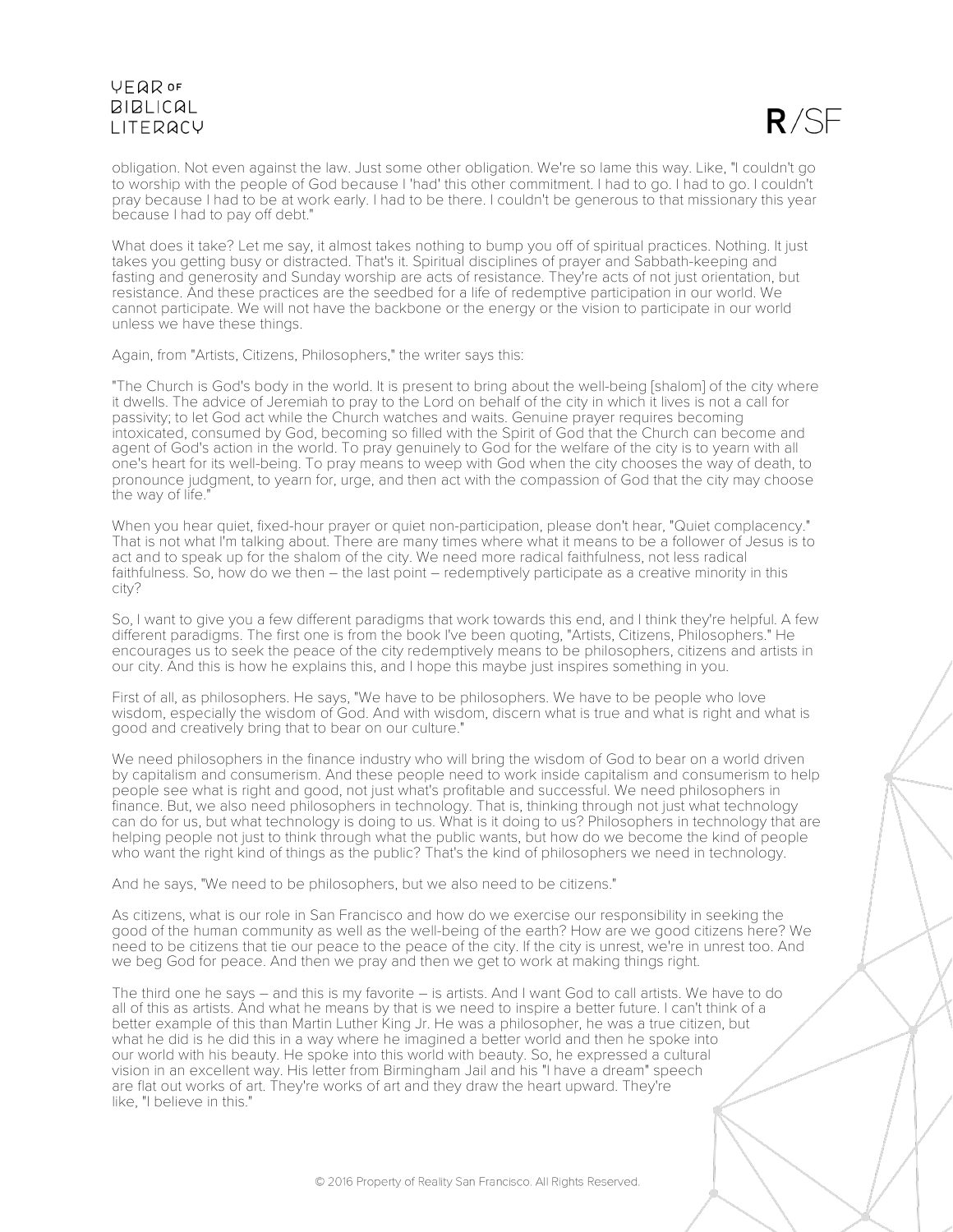

He used poetry and image and metaphor and Gospel song in a way that captured the heart and the imagination. So, he fought the racial injustice of his day, not just as a philosopher, someone who loves the wisdom of God and bringing the wisdom to God to bear on the world, not as a citizen of America, but also as an artist that painted a way where his speeches are enduring. You read them now and you get emotional. They're beautiful. We need to imagine a better future and then, as artists, lead the way through beauty.

He said in a letter from the Birmingham Jail, "Human progress never rolls on the wills of inevitability. It comes through the tireless efforts of men willing to be coworkers with God. And, without this hard work, time itself becomes an ally of forces of social stagnation. We must use time creatively in the knowledge that time is always ripe to do right."

We have to use our time creatively. This is what it means to be a creative minority. Earlier this year, I heard a podcast that was reviewing the new Chance the Rapper album. This podcast was called "The Watch" and it's a cultural podcast on culture. They were just talking about this album, right? Chance the Rapper. You might be familiar with it. Anyway, it's absolutely incredible. It's called "Coloring Book." And, throughout this hip-hop album, he draws on the Gospel. He draws on the Gospel as a topic and a genre of music. There's even a part at the end of the album, in a song called "Drown," where the end of the lyrics – it's not on the screen. I just thought of this on the way over here and I just had to say it.

The last part of the lyrics say, "Like everything is everything..." – which is a little nod to Lauryn Hill, but that's a whole different sermon – "...like all them days He prayed for me..." – speaking of God.

Then she says, "Like emptiness was tamed in me."

That lyric emotionally just grabs me every time. "Like everything is everything, like all them days He prayed with me, like emptiness was tamed in me."

And then it goes, "And all that was left was His love. And all that was left was His love."

And it keeps going like that and then this Gospel choir kicks in and then Kirk Franklin, the Gospel singer, says, "Chance, let me in. I have something to say."

And then he goes on this Gospel – we'll play it at the end of the service. It's incredible. And he talks about how Jesus is the only one to quench our thirst. Jesus is the only one. Okay, so, this album – this album is so good. So, I'm listening to this podcast and this is what he says:

"This dude makes religion sound fantastic. I don't know if I encountered that sort of relationship with something that I don't have in art that makes me envious of having it in that way. I listen to Chance rap about his life and he loves being a Christian and I'm like, 'That sounds interesting. Maybe that's something I'll look into,' and I did not expect to ever say that."

Then the guy who's interviewing with him sounds nervous and is like, "Yeah. I didn't expect you to say that either."

And then he says, "I was really moved by this album. I feel like I'm gaining my religion here. I'm really moved by this record."

To live in such a way where the things that we create make people question like, "What is that? Like, you make me want to learn about a relationship with God."

Philosophers, citizens and artists. That's a great way to think about redemptive participation. Another way is through one of my heroes, Henri Nouwen. He says that this is the way that we live in the world: taken, blessed, broken, given. This is the pattern of Christ. He says, "On the night that Jesus was betrayed, He had taken bread and He held it up to heaven and He blessed it and He said, 'This is my body given for you.' And then He broke it and then He gave it to them."

Then, Henri Nouwen says, "This is the pattern of our Lord and this is the pattern that we are to live by."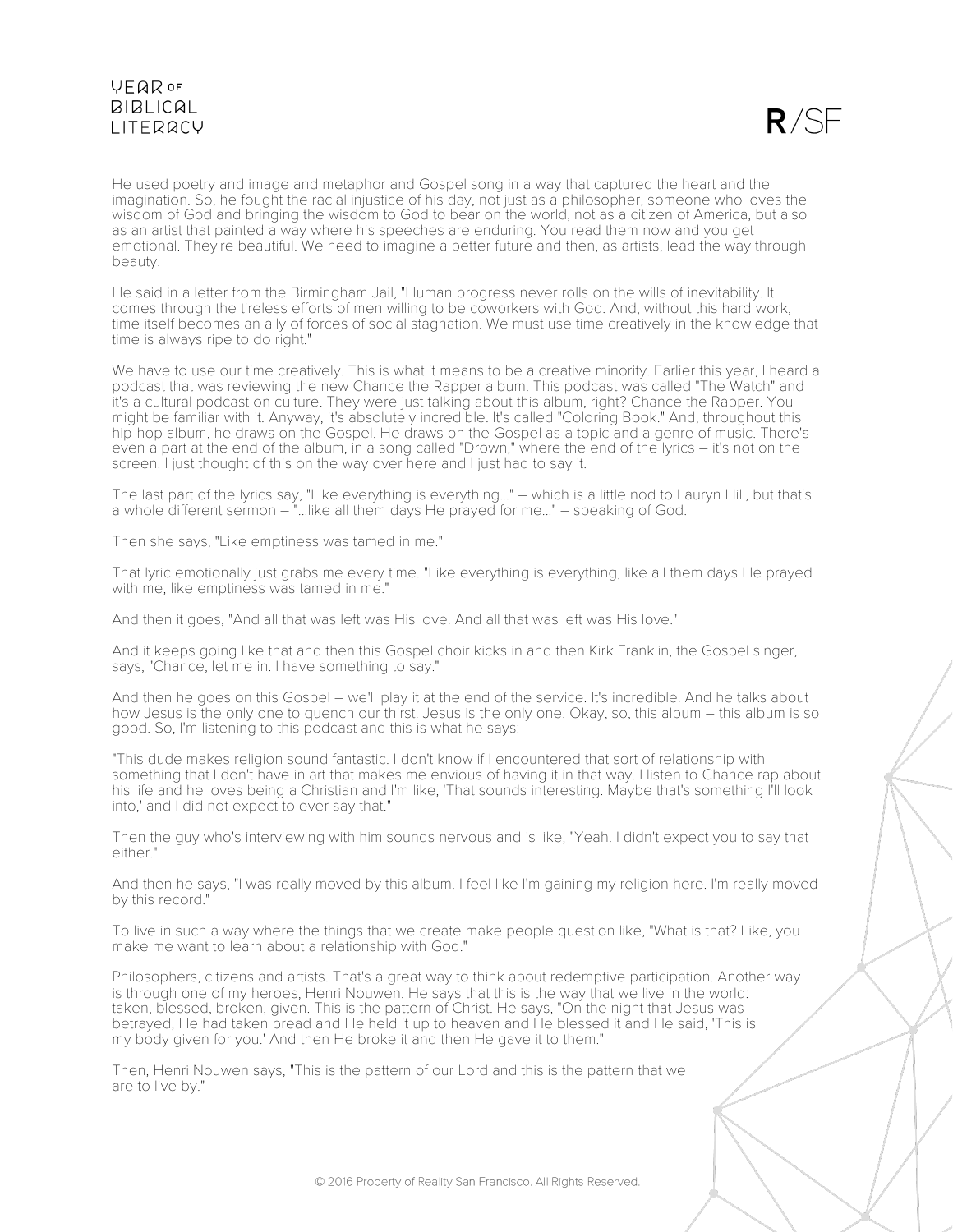

We are to see ourselves, as Christians, given for the life of the world. You are placed here in San Francisco for the life of the world. You are here for the life of the world. You are bread to the world. So, that means your life has been taken. Or, another way of looking at that is chosen by God. You have been chosen by God. You belong to God. Your life is then blessed by God and you're blessed to be a blessing. And then you're broken. Your frailties, your sufferings are what make you you. And we don't, as Christians, try to cover up our imperfections and flaws.

In some beautifully perfect, imperfect way, the Bible says in 2 Corinthians 4:7, that it's through the brokenness of our lives that the surpassing greatness of Christ shines. I don't even understand that. It's like when you show up to the world broken, Christ has a way of shining through the brokenness and the cracks of your lives to let the light out and show that the power is from God and not from us.

And then "given." My professor, Gerry Breshears, would say "placed." Like, Adam and Eve placed in the Garden of Eden. You are given, your life is given, to be salt and light in this world. A couple of weeks ago, I shared a quote with you from the Billy Graham crusade book I read that talked about how San Francisco is not like her namesake, Saint Francis. And it said this, here's the quote again:

"San Francisco has never known a kind of ordered Christian conscience. Thus, Saint Francis gave his name, but never his spirit, to the brawling, young city."

I shared that quote with you a few weeks ago. Now, I don't know if that is true necessarily. I can't speak to all of San Francisco. But, I know this: that we have the opportunity, as a creative Christian minority, to step into the way of Saint Francis here in this city. The way of Saint Francis has been described by a Franciscan scholar as this: the radically unprotected life; a life that's cruciform in shape.

It's this kind of life. This is going to be really weird. Everyone just open. Do this. Everyone. Even if you hit your neighbor. Do that. Okay, now, don't talk and do that. You don't have to open your mouths. This is the life we live towards San Francisco. This unprotected, vulnerable life. Saint Francis lived – you can put your hands down now. Saint Francis lived an open, vulnerable and given life. Like, a lot of us live just closed off to our neighbors, to our coworkers, to our world. We just live closed off. We live sheltered, closed off lives. And the life of a Christian is a given life. Christ has given you for the world. Given you. And it's to live dangerously open, revealing all that we are in our brokenness and receiving all of the pain and the sorrow the world will give back in return. All of it.

Christ has given us to the world as ambassadors of reconciliation. That's why you're here. This is how Paul the Apostle puts it in 2 Corinthians:

"If anyone is in Christ, the new creation has come; The old has gone, the new is here! All this is from God, who reconciled us to himself through Christ..." – listen – "...and gave us the ministry of reconciliation: that God was reconciling the world to himself in Christ, not counting people's sins against them."

Are you kidding me?

"And he has committed to us..." – listen. God commits to you and us the message. And that message is not just speech. It's life. The message of reconciliation.

#### "We are therefore Christ's ambassadors, as though God were making his appeal through us."

This is what it means to be radically open to the world. Like, I am given for the life of the world. My life is given. Your life is here, given for the life of the world. You are given. And I just think there's something about – it sounds silly to say – that God trusts us with His message. That He trusts you with His message. That you are His ambassador. Therefore, let's live into this great call that we have from God our Savior. Amen?

Lord, thank You. Make us this, Lord, we pray. Do this in our hearts as we respond to You, God. As we respond in ways of repentance because of things that we've done and lived that we're just so sorry and we just feel like we have to get that out. Like, "Sorry, God. Sorry I haven't done this. Sorry. And I repent. I turn. I recognize that I haven't done this."

And there's some of us that need to confess that today. Confession's so good for the